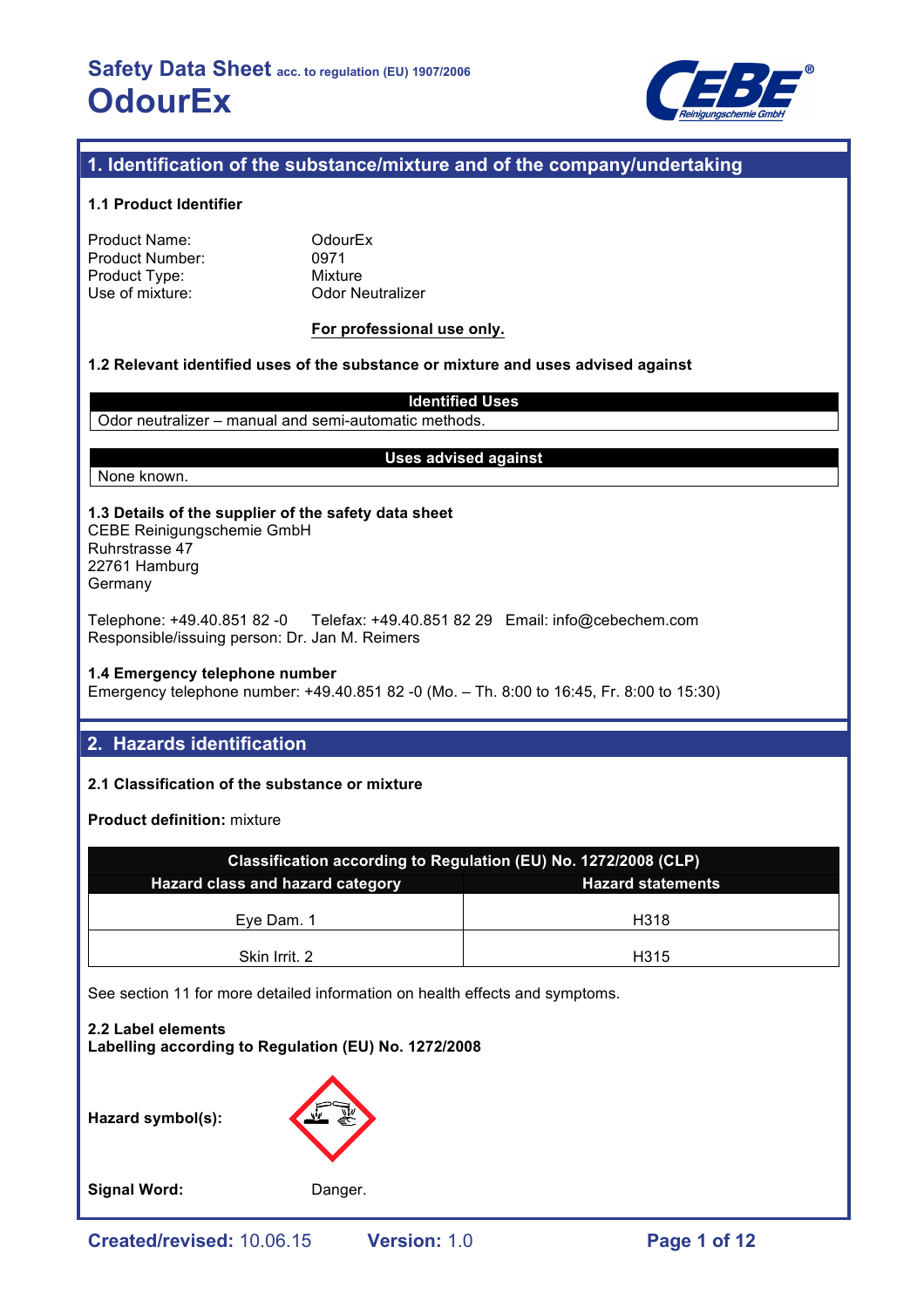

| <b>Hazard Statements:</b>                   | H318<br>H315           | Causes serious eye damage.<br>Causes skin irritation.                                                                                  |
|---------------------------------------------|------------------------|----------------------------------------------------------------------------------------------------------------------------------------|
| <b>Precautionary Statements:</b>            |                        |                                                                                                                                        |
| <b>Prevention:</b>                          | P <sub>280</sub>       | Wear protective gloves/protective clothing/eye<br>protection/face protection.                                                          |
|                                             | P <sub>264</sub>       | Wash hands thoroughly after handling.                                                                                                  |
| <b>Reaction:</b>                            | P305+P351+P338         | IF IN EYES: Rinse cautiously with water for several<br>minutes. Remove contact lenses, if present and<br>easy to do. Continue rinsing. |
|                                             | P310                   | Immediately call a POISON CENTER or<br>doctor/physician.                                                                               |
|                                             | P302+P352<br>P332+P313 | IF ON SKIN: Wash with plenty of soap and water.<br>If skin irritation occurs: Get medical advice/attention.                            |
|                                             | P362                   | Take off contaminated clothing and wash before<br>reuse.                                                                               |
| Storage:                                    | None.                  |                                                                                                                                        |
| Disposal:                                   | None.                  |                                                                                                                                        |
| <b>Additional labelling elements: None.</b> |                        |                                                                                                                                        |
| 2.3 Other hazards                           |                        |                                                                                                                                        |

**Other hazards that do not lead to a classification:** Not applicable.

# **3. Composition/information on ingredients**

### **3.2 Mixtures**

| <b>Hazardous</b><br><b>Components</b>      | <b>Identifiers</b>                                           | $Wt.-%$   | <b>Classifcation</b><br>(EU) 1272/2008                                   |
|--------------------------------------------|--------------------------------------------------------------|-----------|--------------------------------------------------------------------------|
| Alkyl dimethyl benzyl<br>ammonium chloride | CAS: 68424-85-1<br>EG: 270-325-2                             | $1 - 5%$  | Skin Corr. 1B, H314<br>Acute Tox. 4, H302, H312<br>Aquatic Acute 1, H400 |
| 2-hydroxypropionic<br>acid                 | REACH#:<br>01-2119474164-39<br>CAS: 79-33-4<br>EG: 201-196-2 | $1 - 5\%$ | Eye Dam. 1, H318<br><b>Skin Irrit. 2, H315</b>                           |

See section 16 for the full wording of the above mentioned H-statements.

At the time of creation of this data sheet no further ingredients were classified as hazardous to health or environment or were contained in concentrations that did not mandate their mention in this section.

**4. First aid measures**

**Created/revised:** 10.06.15 **Version:** 1.0 **Page 2 of 12**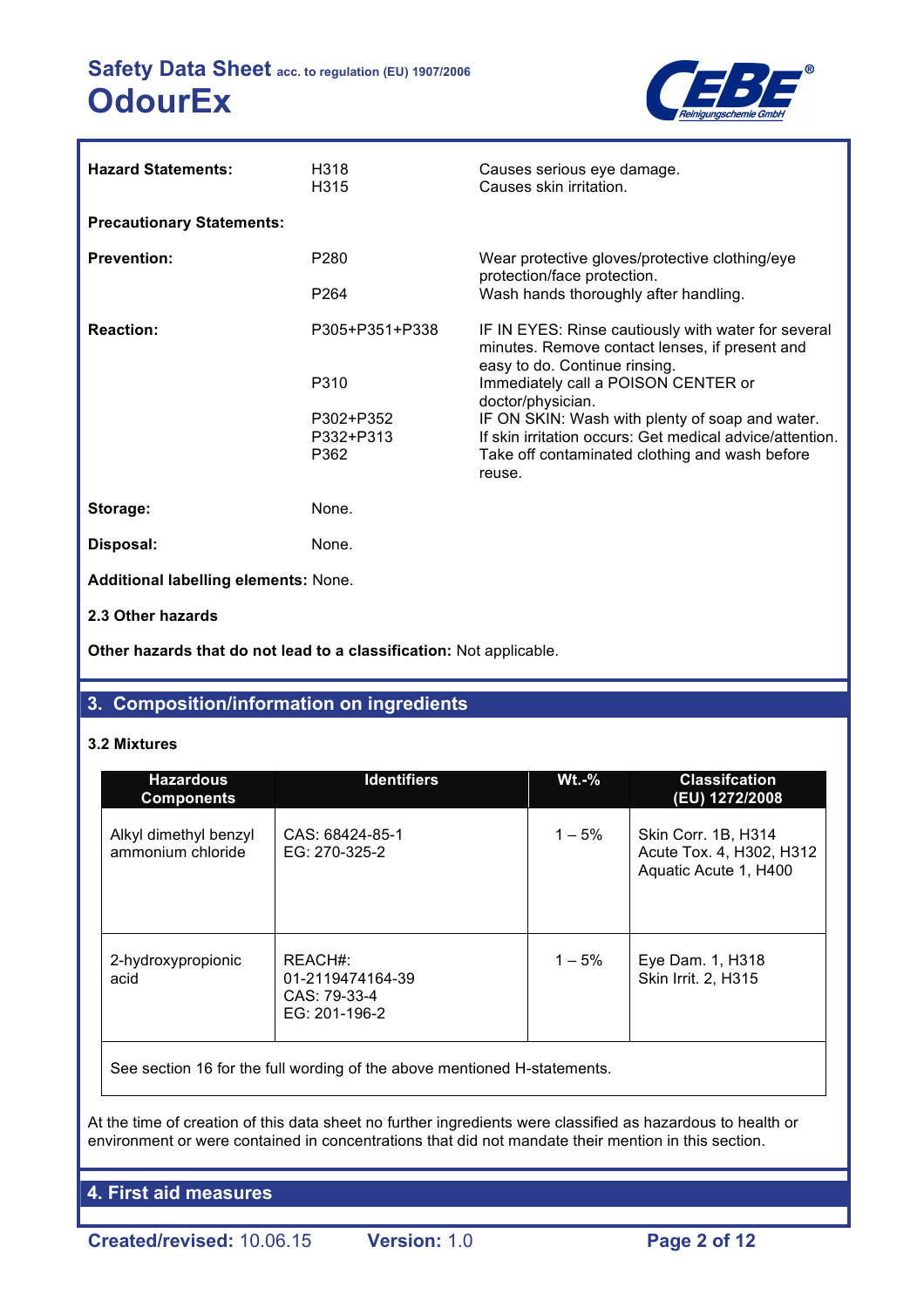

### **4.1 Description of first aid measures**

**Eye contact:** Immediately flush eyes with plenty of water, occasionally lifting the upper and lower eyelids. Check for and remove any contact lenses. Continue to rinse for at least 10 minutes. Get medical attention if adverse health effects persist or are severe.

**Inhalation:** Get medical attention immediately. Remove victim to fresh air and keep at rest in a position comfortable for breathing. If it is suspected that fumes are still present, the rescuer must wear an appropriate mask or self-contained breathing apparatus In the absence or irregular breathing, or if respiratory arrest occurs provide artificial respiration by trained personnel or oxygen. For the first person providing aid it can be dangerous to give mouth-to-mouth resuscitation. If unconscious place in recovery position and seek immediate medical attention. Maintain an open airway. Loosen tight clothing (eg. collar, tie, belt, or waistband). In case of inhalation of combustion products, symptoms may be delayed.

**Skin contact:** Flush contaminated skin with plenty of water. Remove contaminated clothing and shoes. Continue to rinse for at least 15 minutes. Get medical attention if adverse health effects persist or are severe. Wash clothing before reuse. Thoroughly clean shoes before reuse.

**Ingestion:** Wash out mouth with water. Remove denture prosthesis if any. Remove victim to fresh air and keep at rest in a position comfortable for breathing. Do not induce vomiting unless directed to do so by medical personnel. Should vomiting occur, keep head low so that vomit does not enter the lungs. Get medical attention if adverse health effects persist or are severe. Never give anything to an unconscious person by mouth. If unconscious, place in recovery position and seek immediate medical attention. Maintain an open airway. Loosen tight clothing (eg. collar, tie, belt or waistband).

**Protection of first-aiders:** No action shall be taken involving any personal risk or without suitable training. If it is suspected that fumes are still present, the rescuer must wear an appropriate mask or self-contained breathing apparatus. For the first person providing aid it can be dangerous to give mouth-to-mouth resuscitation. Wash contaminated clothing thoroughly with water before you take them off or wear gloves.

### **4.2 Most important symptoms and effects, both acute and delayed**

### **Potential acute health effects**

**Eye contact:** Severely irritating to the eyes. Risk of serious damage to eyes. **Inhalation:** No known significant effects or critical hazards. **Skin contact: Irritating to skin. Ingestion:** No known significant effects or critical hazards.

### **Signs / symptoms of overexposure**

**Eye contact:** Possible symptoms: pain or irritation, lacrimation, redness. **Inhalation:** No specific data. **Skin contact: Possible symptoms: irritation, redness. Ingestion:** No specific data.

### **4.3 Indication of any immediate medical attention and special treatment needed**

**Indications for the physician:** Treat symptomatically. If larger amounts have been swallowed or inhaled consult specialist for poisoning.

**Special treatment:** No special treatment.

# **5. Fire fighting measures**

### **5.1 Extinguishing media**

**Suitable extinguishing media:** Use an extinguishing agent suitable for the surrounding fire.

**Unsuitable extinguishing media:** None known.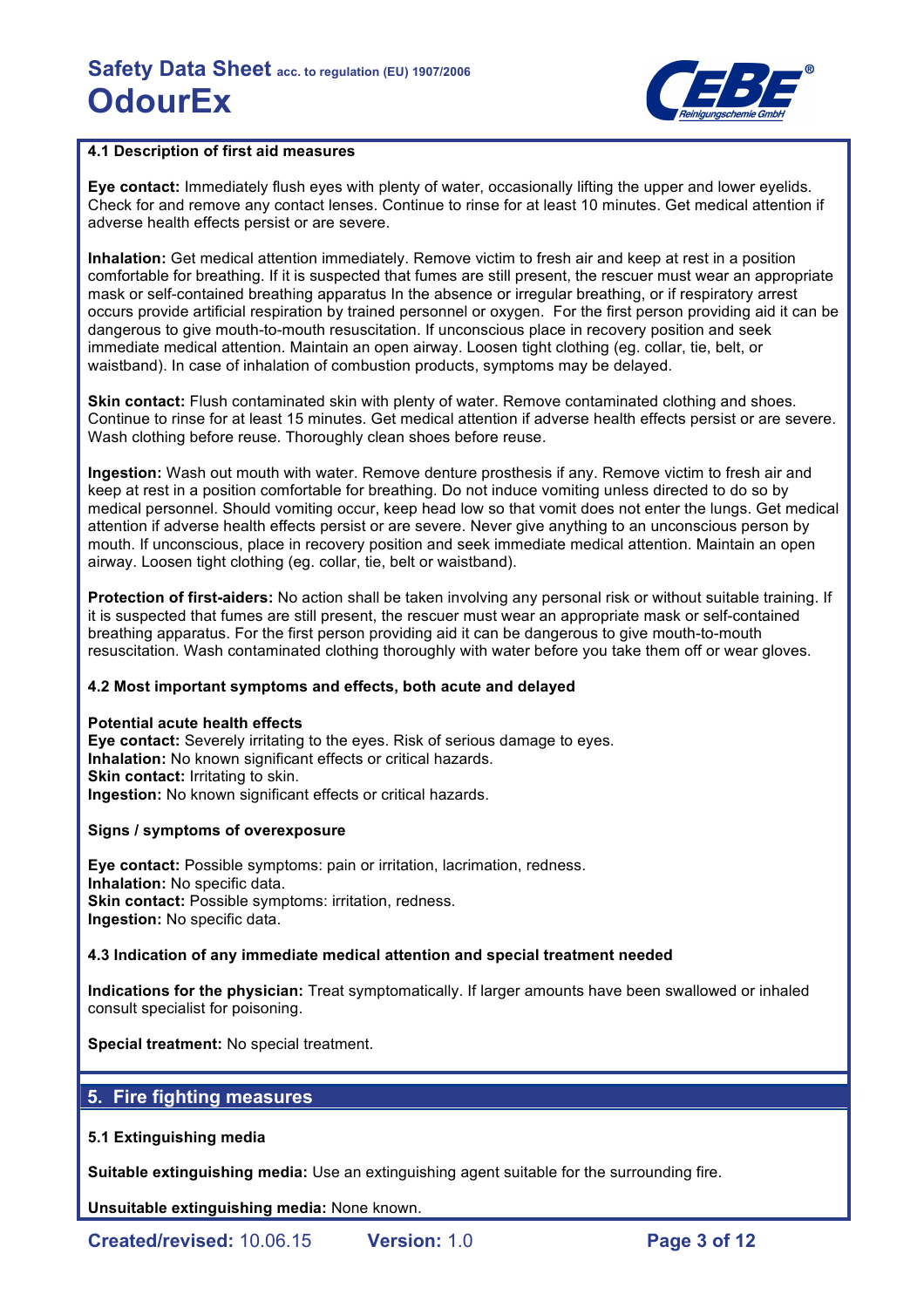

### **5.2 Special hazards arising from the substance or mixture**

**Hazards from the substance or mixture**: In a fire or if heated, a pressure increase will occur and the container may burst.

**Hazardous combustion products:** Decomposition products may include the following materials: carbon dioxide, carbon monoxide, oxides.

### **5.3 Advice for firefighters**

**Special precautions for fire- fighters:** In case of fire the scene cordon immediately removing all persons from the danger area. No action shall be taken involving any personal risk or without suitable training. Move containers from fire area if safe to do so. Spray fire-exposed containers with water to cool.

**Special protective equipment for firefighters:** Fire fighters should wear proper protective equipment.

### **6. Accidental release measures**

### **6.1 Personal precautions, protective equipment and emergency procedures**

**For persons that are not emergency technicians:** No action shall be taken involving any personal risk or without suitable training. Evacuate surrounding areas. Keep unnecessary and unprotected personnel from entering. Do not touch or walk through spilled material. Avoid breathing vapor or mist. Ensure adequate ventilation. In case of insufficient ventilation wear suitable respiratory equipment. Put on appropriate personal protective equipment.

**For first aid personel in case of emergency:** If protective equipment/clothing is needed in case of accidental release, Section 8 should be consulted for appropriate and inappropriate materials. See section 8 for further information on hygiene measures.

### **6.2 Environmental precautions**

Avoid the proliferation and dispersal of spilled material and contact with soil, waterways, drains and sewers. Inform the relevant authorities if the product has caused by environmental pollution (sewers, waterways, soil or air).

### **6.3 Methods and materials for containment and cleaning up**

**Small amounts:** Dilute with plenty of water. Absorb with an inert material and place in an appropriate waste disposal.

**Large amounts:** avoid entry into sewers, water courses, basements, or confined areas.Collect spilt material using non-flammable absorption agent (eg. sand, earth, vermiculite or diatomaceous earth) and hand it in for disposal according to local regulations in an appropriate container (see section 13).

### **6.4 Reference to other sections**

See Section 1 for emergency contact information. See Section 8 for information on appropriate personal protective equipment. See Section 13 for additional waste treatment information.

# **7. Handling and storage**

The information in this section contains generic advice and guidance. The list of Identified Uses in Section 1 should be consulted for any exposure scenario or when exposure scenarios on the available applicationspecific information.

### **7.1 Precautions for safe handling**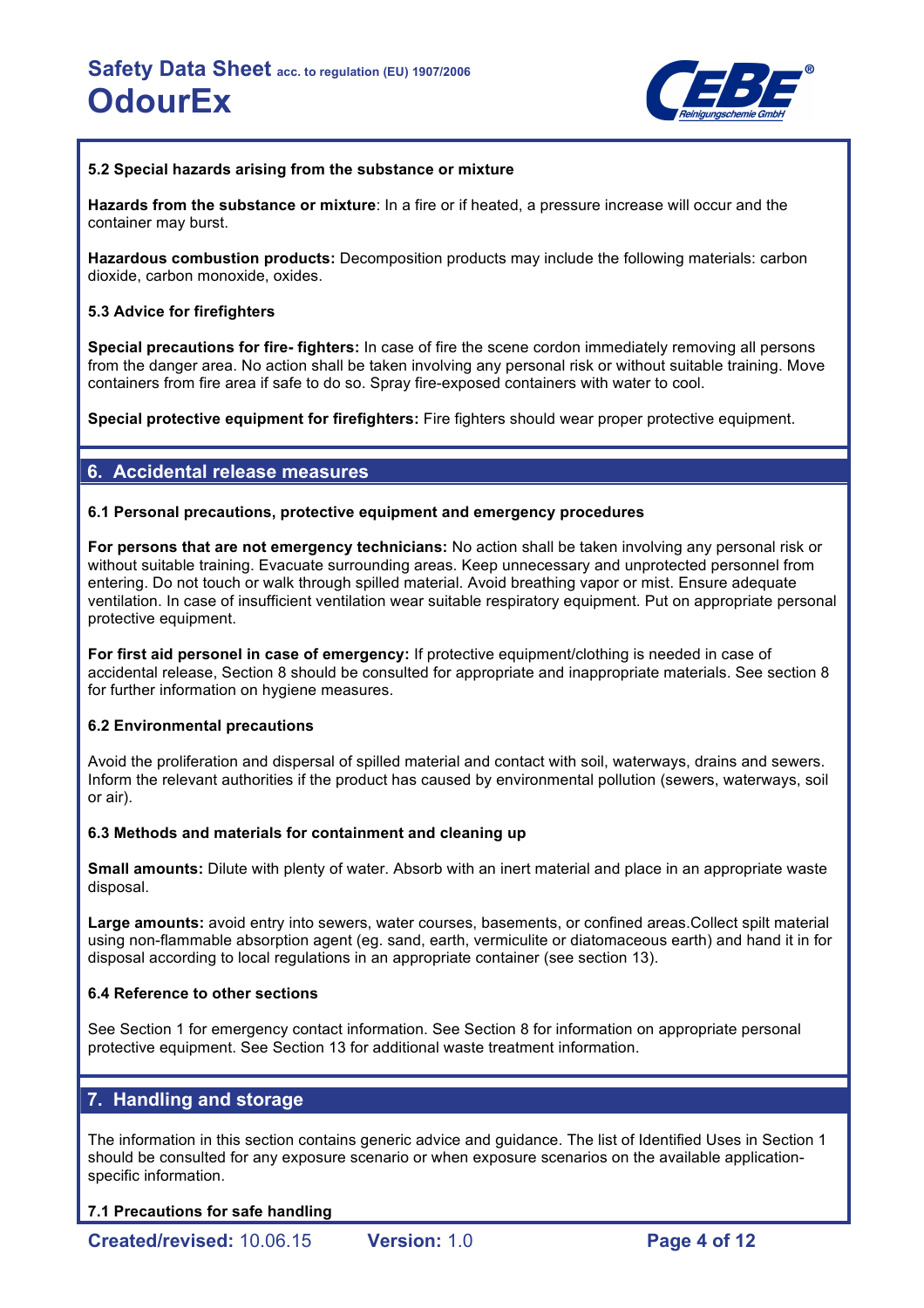

**Protective measures:** Put on appropriate (see section 8) protective gear. Do not get in contact with eyes, skin or clothing. Do not ingest. Avoid breathing vapor or mist. Keep in the original container or an approved alternative container, which was made from a compatible material. Kept tightly closed when not in use. Empty containers retain product residue and can be dangerous. Do not reuse container.

**Advice on general occupational hygiene:** Eating, drinking and smoking should be prohibited in areas where this material is handled, stored and processed. After use or contact with the substance immediately wash hands and face especially before eating, drinking and smoking. Remove contaminated clothing and protective equipment before entering eating areas. See Section 8 for additional information on hygiene measures.

### **7.2 Conditions for safe storage, including any incompatibilities**

Store between the following temperatures: 0 to 40°C (32 to 104°F). Store in accordance with local regulations. Keep only in original container. Protect from direct sunlight. Store in a dry, cool and wellventilated area, away from incompatible materials (see section 10) and do not store with food and drink. Hold container tightly closed and sealed until ready to use. Containers that have been opened must be carefully resealed and kept upright to prevent leakage. Do not store in unlabelled containers. Use appropriate container to avoid environmental contamination.

### **7.3 Specific end use(s)**

**Recommendations:** No information available.

# **8. Exposure controls/personal protection**

The information in this section contains generic advice and guidance. The list of Identified Uses in Section 1 should be consulted for any exposure scenario or when exposure scenarios on the available applicationspecific information.

### **8.1 Control parameters**

### **Occupational exposure limit values**

| Name of substance | <b>Exposure limit value</b> |
|-------------------|-----------------------------|
|                   |                             |

### **Recommended monitoring procedures**

If this product contains ingredients with exposure limits, monitoring procedures are personal, (related to workplace) or biological monitoring may be required to determine the effectiveness of the ventilation or other control measures and / or the necessity to use respiratory protective equipment. Reference should be made to European Standard EN 689 for methods for the assessment of exposure by inhalation to chemical agents and national guidance documents for methods for the determination of hazardous substances.

### **Derived effect concentrations**

No Derived No Effect Levels (DNEL) – values available.

### **Predicted effect concentrations**

No Predicted No Effect Concentrations (PNEC) available.

### **8.2 Limitation and monitoring of exposure**

**Appropriate technical controls:** No special ventilation requirements. Good general ventilation should be sufficient to control worker exposure to airborne contaminants. If this product contains ingredients with exposure limits, use process enclosures, local exhaust ventilation or other engineering controls to keep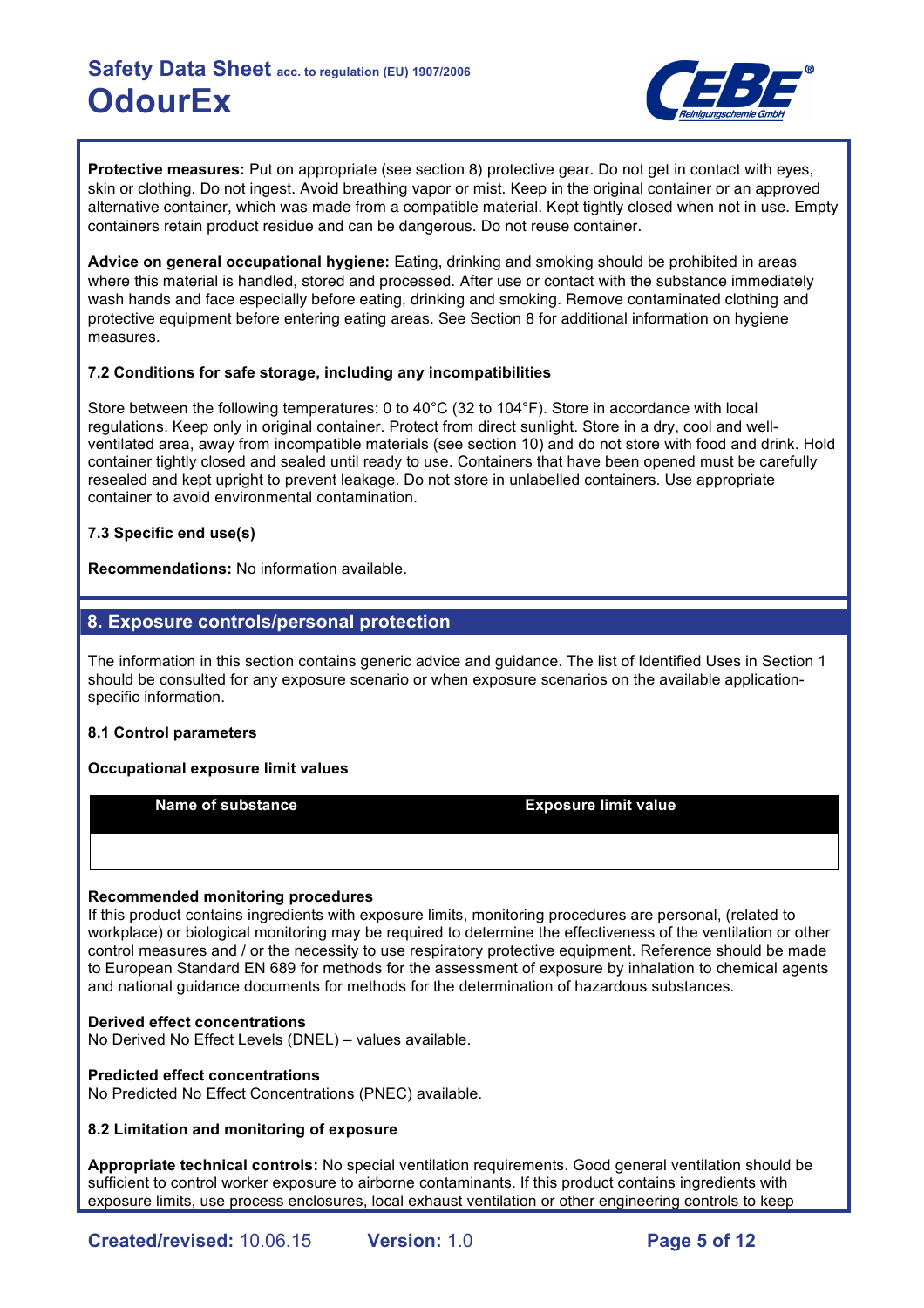

worker exposure below any recommended or statutory limits.

#### **Personal protective measures**

**Hygiene measures:** Wash hands, forearms, and face thoroughly after handling chemical products and at the end of the working day as well as before eating, smoking, and using the toilet. Use appropriate techniques to remove potentially contaminated clothing. Wash contaminated clothing before reusing. Ensure that eyewash stations and safety showers are close to the work area.

**Eye protection / face protection (EN 166):** Goggles, chemical goggles or full-face shield.

Hand protection (EN 374): Protective gloves made of nitrile, for example, Camatril<sup>®</sup> 730 from KCL GmbH (see section 16). Penetration time> 8 hours.

**Skin protection (EN 14605):** Before handling this product the personal protective equipment should be selected on the basis of the task and the associated risks to be carried out and approved by a specialist.

**Other skin protection:** Appropriate footwear and any additional skin protection measures should be based on the task being performed and the risks involved and approved by a specialist.

**Respiratory protection (EN 143, 14387):** under normal and intended conditions of product use no respirator is required. If workers are exposed to concentrations above the exposure limit, they must use appropriate, certified respirators.

**Thermal hazards:** Not applicable.

**Delimitation and monitoring of the environmental exposition:** Emissions from ventilation or work process equipment should be checked to ensure they comply with the requirements of environmental protection legislation. In some cases, fume scrubbers, filters or engineering modifications to the process equipment will be necessary to reduce emissions to acceptable levels.

### **9. Physical and chemical properties**

### **9.1 Information on basic physical and chemical properties**

- **a) Appearance: Form:** liquid **Color:** colorless
- **b) Odor:** pleasant
- **c) Odor threshold:** Not applicable and/or not determined for this mixture
- **d) pH:**  $2.7 \pm 0.5$  at  $20^{\circ}$ C
- **e) Freezing/melting point:** Not applicable and/or not determined for this mixture
- **f) Boiling point/boiling range:** Not applicable and/or not determined for this mixture
- **g) Flash point:** Not applicable and/or not determined for this mixture
- **h) Evaporation rate:** Not applicable and/or not determined for this mixture
- **i) Flammability (solid, gas):** Not applicable and/or not determined for this mixture
- **j) Upper/lower explosion limit:** Not applicable and/or not determined for this mixture
- **k) Vapor pressure:** Not applicable and/or not determined for this mixture
- **l) Relative vapor density:** Not applicable and/or not determined for this mixture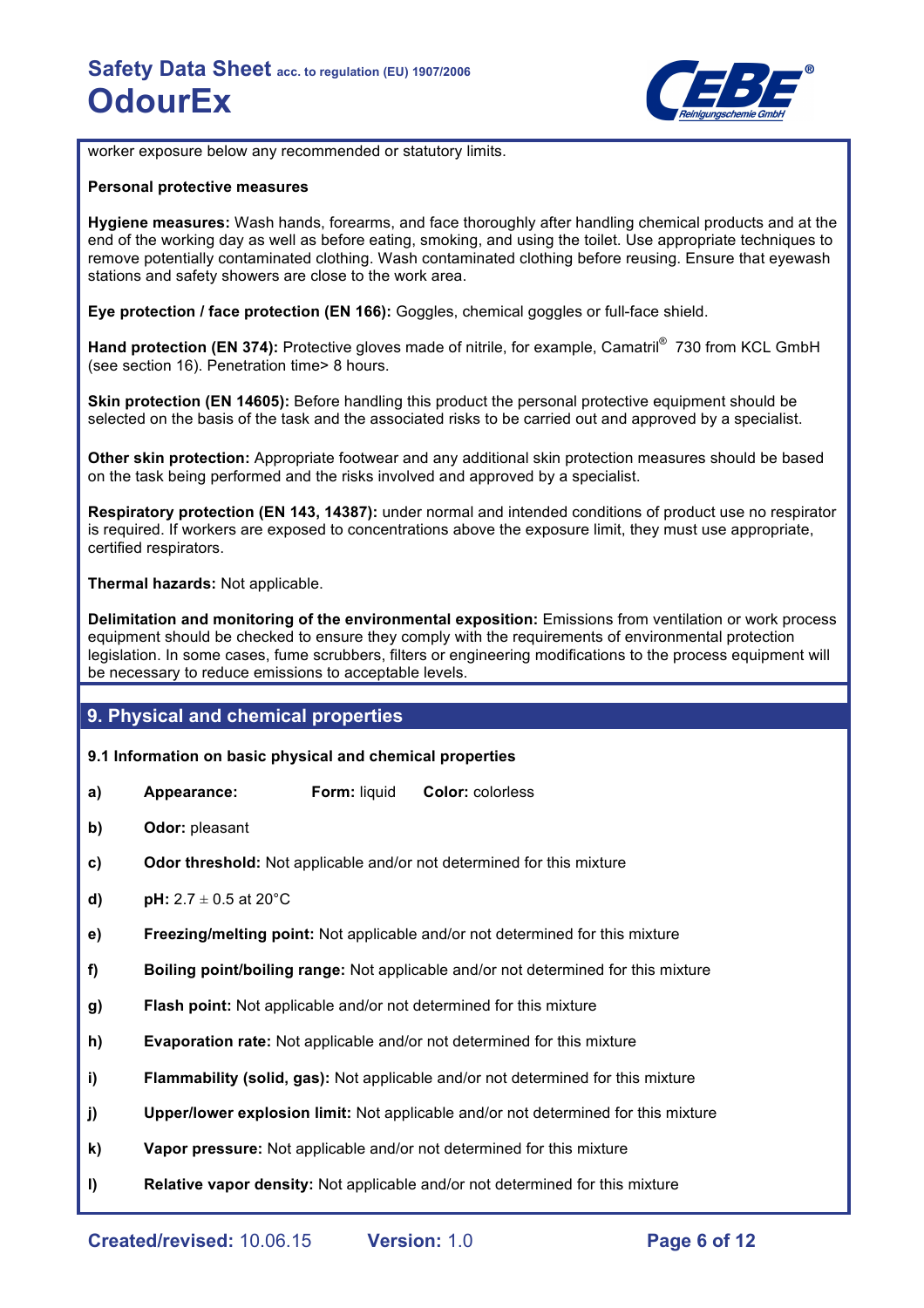

| m) | <b>Density:</b> $1.010 - 1.030$ g/cm <sup>3</sup> |  |
|----|---------------------------------------------------|--|
|    |                                                   |  |

- **n) Solubility** easily soluble in the following substances: water
- **o) Partition coefficient:** n-octanol/water: Not applicable and/or not determined for this mixture
- **p) Ignition temperature:** Not applicable and/or not determined for this mixture
- **q) Thermal decomposition:** Not applicable and/or not determined for this mixture
- **r) Viscositiy, dynamic:** Not applicable and/or not determined for this mixture
- **s) Explosive properties:** Not applicable and/or not determined for this mixture
- **t) Oxidizing properties:** Not applicable and/or not determined for this mixture

### **9.2 Other information**

No further information available.

# **10. Stability and reactivity**

### **10.1 Reactivity**

For this product or its ingredients no specific test data related to reactivity are available.

### **10.2 Chemical stability**

The product is stable.

### **10.3 Possibility of hazardous reactions**

Dangerous reactions will not occur under normal storage conditions and under normal use.

#### **10.4 Conditions to avoid** No specific data.

### **10.5 Incompatible materials**

No specific data.

### **10.6 Hazardous decomposition products**

Under normal conditions of storage and use, hazardous decomposition products should not be produced.

### **11. Toxicological information**

### **11.1 Information on toxicological effects**

### **a) acute toxicity:**

| Name of<br><b>Substance</b> | Result | Species | <b>Dose</b> | <b>Exposition</b> |
|-----------------------------|--------|---------|-------------|-------------------|
|                             |        |         |             |                   |

**Conclusion/Summary:** Not determined for this mixture.

### **b) Irritation to skin; c) Irritation to eyes; d) Sensitisation**

| Name of<br>Substance      | Result |                     | Species Points | Exposition   | Observation |
|---------------------------|--------|---------------------|----------------|--------------|-------------|
| Created/revised: 10.06.15 |        | <b>Version: 1.0</b> |                | Page 7 of 12 |             |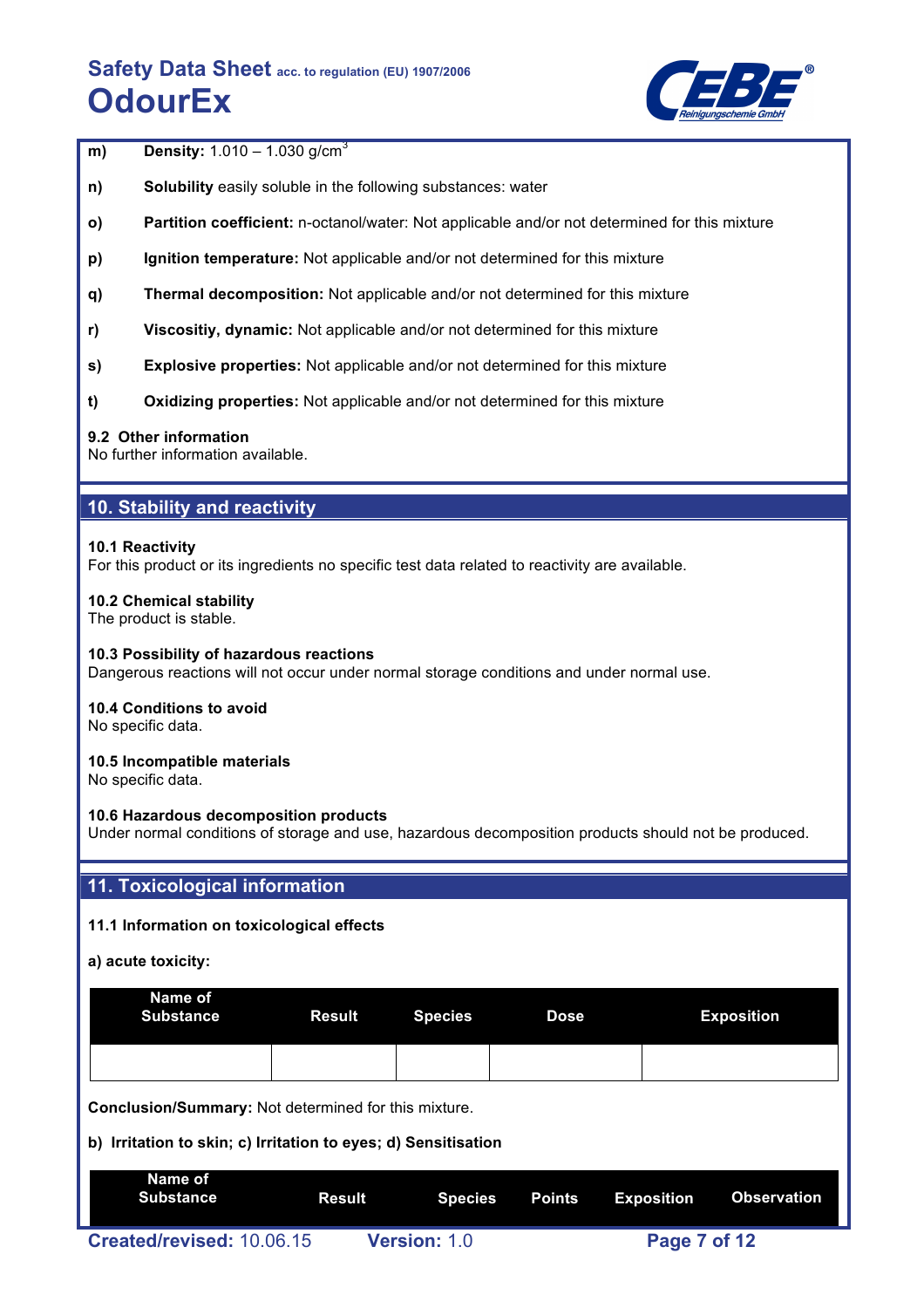

| Conclusion / Summary: Causes serious damage to eyes. Irritating to the skin. No sensitizing effects known.                                                                                                                                 |  |  |  |
|--------------------------------------------------------------------------------------------------------------------------------------------------------------------------------------------------------------------------------------------|--|--|--|
| e) Germ cell mutagenicity:<br>Conclusion / Summary: No known significant effects or critical hazards.                                                                                                                                      |  |  |  |
| f) carcinogenicity:<br>Conclusion / Summary: No known significant effects or critical hazards.<br>g) reproductive toxicity:<br>Conclusion / Summary: No known significant effects or critical hazards.                                     |  |  |  |
| h) specific target organ toxicity single exposure<br>Conclusion / Summary: No known significant effects or critical hazards.                                                                                                               |  |  |  |
| i) specific target organ toxicity after repeated exposure<br>Conclusion / Summary: No known significant effects or critical hazards.                                                                                                       |  |  |  |
| j) Aspiration hazard<br>Conclusion / Summary: No known significant effects or critical hazards.                                                                                                                                            |  |  |  |
| <b>Teratogenicity</b>                                                                                                                                                                                                                      |  |  |  |
| Conclusion / Summary: No known significant effects or critical hazards.<br>Information on the likely routes of exposure: No known significant effects or critical hazards.                                                                 |  |  |  |
| <b>Potential acute health effects</b>                                                                                                                                                                                                      |  |  |  |
| Inhalation: No known significant effects or critical hazards.<br>Ingestion: Irritating to mouth, throat and stomach.<br>Skin contact: Irritating to skin.<br>Eye contact: Severely irritating to the eyes. Risk of serious damage to eyes. |  |  |  |
| Symptoms related to the physical, chemical and toxicological characteristics                                                                                                                                                               |  |  |  |
| Inhalation: No specific data.<br>Ingestion: No specific data.<br>Skin contact: Adverse symptoms may include the following: irritation, redness.<br>Eye contact: pain or irritation, lacrimation, redness.                                  |  |  |  |
| Delayed and immediate effects and also chronic effects from short and long term exposure                                                                                                                                                   |  |  |  |
| <b>Short term exposure</b>                                                                                                                                                                                                                 |  |  |  |
| <b>Potential immediate effects:</b> Not determined for the mixture.<br>Potential delayed effects: Not determined for the mixture.                                                                                                          |  |  |  |
| Long-term exposure                                                                                                                                                                                                                         |  |  |  |
| <b>Potential immediate effects:</b> Not determined for the mixture.<br>Potential delayed effects: Not determined for the mixture.                                                                                                          |  |  |  |
| <b>Potential chronic health effects</b>                                                                                                                                                                                                    |  |  |  |
| Conclusion / Summary: Not determined for the mixture.                                                                                                                                                                                      |  |  |  |
| General: No known significant effects or critical hazards.<br>Carcinogenicity: No known significant effects or critical hazards.<br>Mutagenicity: No known significant effects or critical hazards.                                        |  |  |  |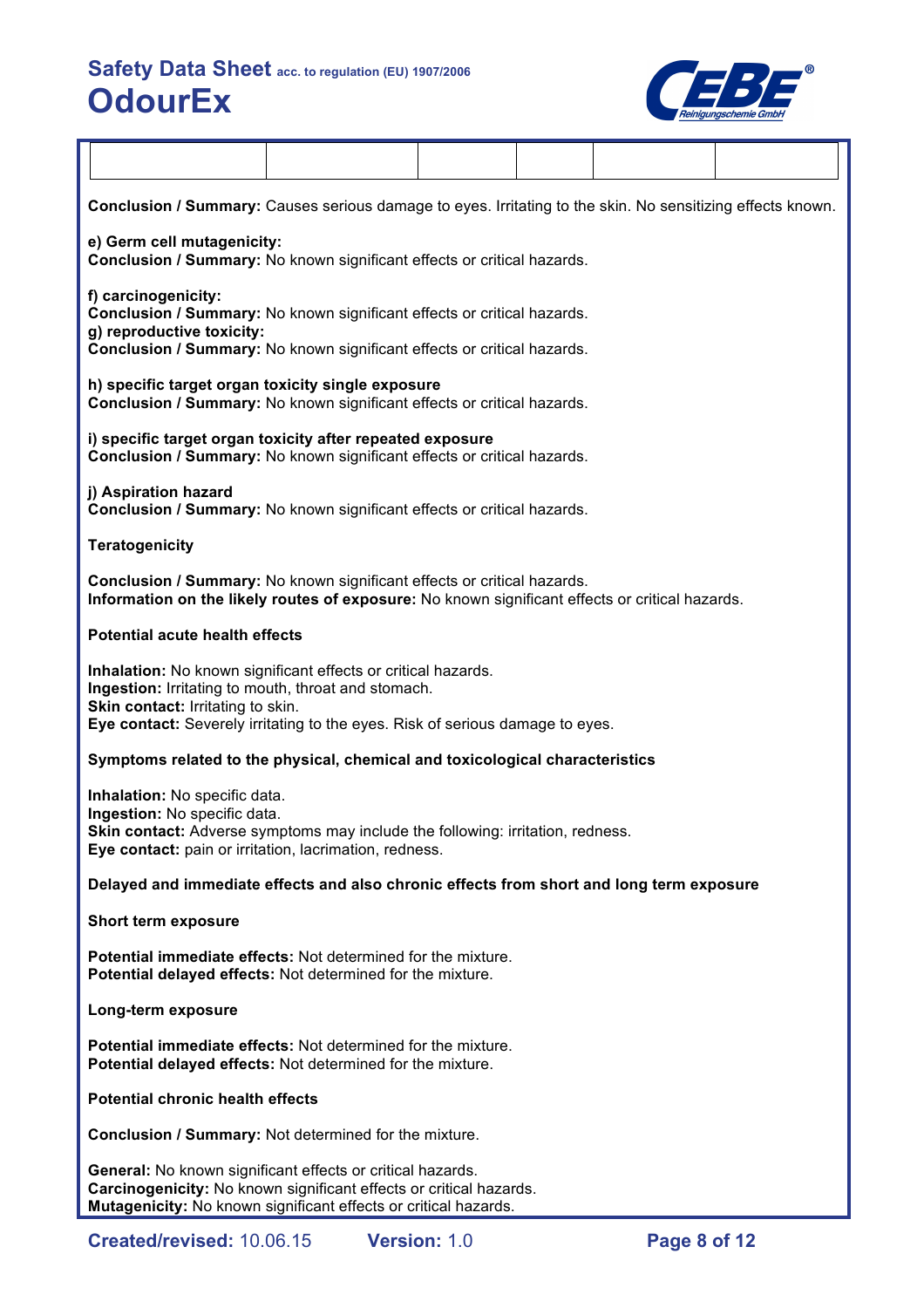

**Teratogenicity:** No known significant effects or critical hazards. **Developmental effects:** No known significant effects or critical hazards. **Fertility effects:** No known significant effects or critical hazards.

**Other information:** Not determined for the preparation.

# **12. Ecological information**

# **12.1 Toxicity**

| Name of<br>substance                       | <b>Result</b>         | <b>Species</b> | <b>Exposition</b> |
|--------------------------------------------|-----------------------|----------------|-------------------|
| Alkyl dimethyl benzyl<br>ammonium chloride | $EC_{50}$ 0,0058 mg/l | Daphnia        | 48 hours          |

**Conclusion/Summary:** Not determined for this mixture.

### **12.2 Persistence and degradability**

**Conclusion/Summary:** The surface active ingredients contained in this product are biologically degradable according to regulation 648/2004 EC.

### **12.3 Bioaccumulative potential**

**Conclusion/Summary:** Not determined for this mixture.

### **12.4 Mobility in soil**

**Partition coefficient ground/water (K<sub>OC</sub>):** Not determined for this mixture. **Mobility:** Not determined for this mixture.

### **12.5 Results of PBT and vPvB assessment**

**PBT:** not applicable **vPvB:** not applicable

### **12.6 Other adverse effects**

No special effects or hazards known.

# **13. Disposal considerations**

The information in this section contains generic advice and guidance. The list of Identified Uses in Section 1 should be consulted for any exposure scenario or when exposure scenarios on the available applicationspecific information.

Waste disposal according to EC Directives on waste and hazardous waste. Waste codes should be assigned by the user, preferably in collaboration with the waste disposal authorities.

### **13.1 Waste treatment methods**

### **Product**

**Methods of disposal:** The generation of waste should be avoided or minimized wherever possible. Empty containers or liners may retain some product residues. Material and its container must be disposed of in a safe way. Significant quantities of waste product residue should not be disposed of via the foul sewer but processed in a suitable effluent treatment plant. Dispose of surplus and non-recyclable products via a licensed waste disposal contractor. Disposal of this product, solutions and any by-products should at all times comply with the environmental protection requirements and waste disposal legislation and the requirements

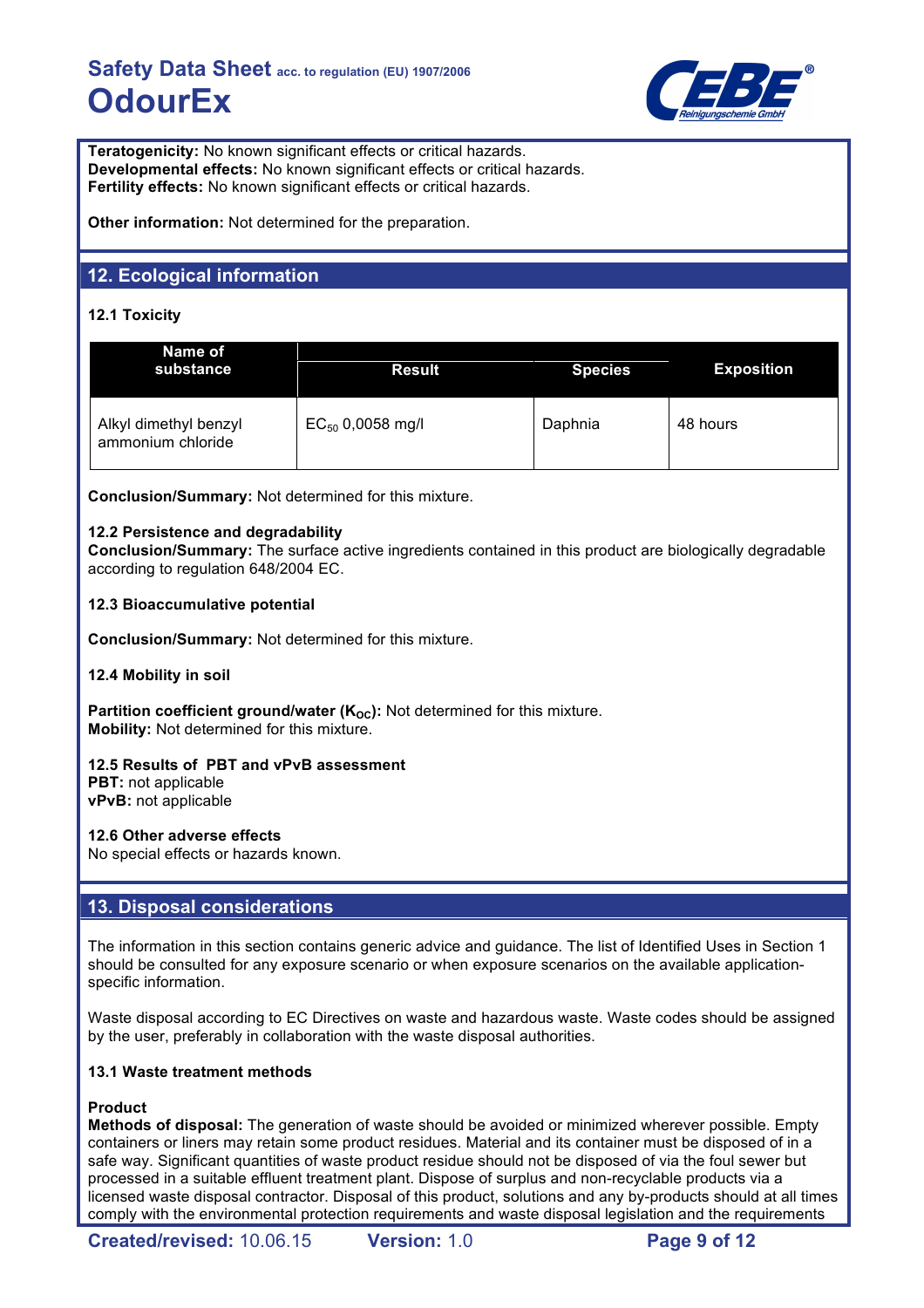

of local authorities. Avoid the proliferation and dispersal of spilled material and contact with soil, waterways, drains and sewers.

**Hazardous waste:** According to the information available to the supplier at the time of creation/editing of this safety data sheet this product is regulated as hazardious waste in the sense of EU regulation 2008/98/EC.

### **Packaging**

**Methods of disposal:** The generation of waste should be avoided or minimized wherever possible. Waste packaging should be recycled.

**Special precautions:** This material and its container must be disposed of in a safe way. Empty containers or liners may retain some product residues. Avoid the proliferation and dispersal of spilled material and contact with soil, waterways, drains and sewers.

### **14. Transport information**

|                                          | <b>ADR/RID</b> | <b>ADR/ADNR</b> | <b>IMDG</b>    | <b>IATA</b>    |
|------------------------------------------|----------------|-----------------|----------------|----------------|
| 14.1 UN Number                           | Not regulated. | Not regulated.  | Not regulated. | Not regulated. |
| 14.2 UN proper<br>shipping name          | ۰              |                 | ۰              |                |
| 14.3 Transport<br>hazard class(es)       |                |                 |                |                |
| 14.4 Packing<br>group                    |                |                 |                |                |
| 14.5<br>Environmental<br>hazards         | No.            | No.             | No.            | No.            |
| 14.6 Special<br>precautions for<br>iuser | None.          | None.           | None.          | None.          |

**14.7 Transport in bulk according to Annex II of MARPOL 73/78 and the IBC Code** Not applicable.

**Multiplier according to ADR / RID 1.1.6.3:** Not applicable.

**Tunnel restriction code:** Not applicable.

### **15. Regulatory information**

**15.1 Safety, health, and environmental regulations/legislation specific for the substance/mixture**

**EC-Regulation Nr. 1907/2006 (REACh)**

**Appendix XIV - Index of substances that require permission Substances causing special concern:** None of the ingredients is listed.

**Appendix XVII – Restriction of the production, the distribution, and the use of specific hazardous substances, mixtures, ans products:** Not applicable.

**Other EU-Regulations Contents according to 648/2004 EC:** <5% cationic surfactants, perfume (geraniol, amylcinnamal, citronellol).

**15.2 Chemical safety assessment**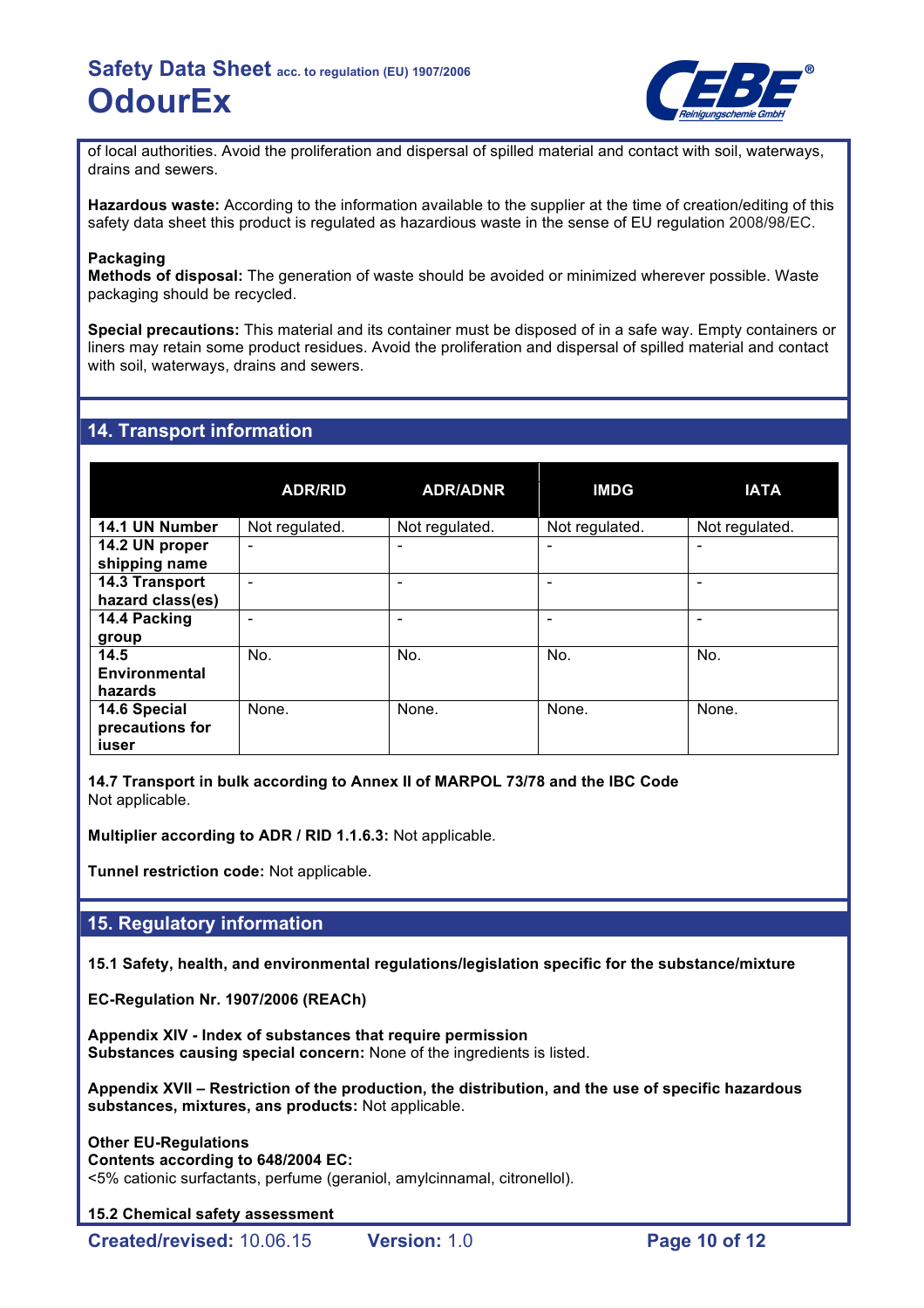

This product contains substances that still require substance assessments.

### **16. Other information**

 $\triangleright$  Marks the information that was changed since the last version.

### **Abbreviations and acronyms:**

ADN/ADNR = European agreement for the international transport of hazardous materials on inland waterways ADR = European agreement for the international transport of hazardous materials on roads ATE = Estimation acute toxicity BCF = Bio concentration factor CLP = Regulation concerning the classification, labeling, and packaging Verordnung über die Einstufung, Kennzeichnung und Verpackung [Regulation (EC) No. 1272/2008] CAS = Chemical Abstracts Services Number DNEL = Derived Non-Effect Level DPD = Mixture regulation [1999/45/EG] EC = Europaean Commission EG = EG-Nummer EUH-Satz = CLP-specific hazard phrase IATA = International Aviation Transport Association IBC = Intermediate Bulk Container IMDG = International Maritime Dangerous Goods Code LogPow = Logarithm base-10 of the n-octanol:water pertition coefficient MARPOL 73/78 = International agreement from 1973 for the prevention of marine pollution caused by ships in the version of the protocol from 1978. ("Marpol" = marine pollution) MAK = maximum workplace concentration PBT = Persistent, bioacuumulating, and toxic PNEC = Predicted No-Effect Concentration REACH = Regultion concerning the Registration, Evauation, Approval and Restriction of Chemical Substances [Regulation (EC) No. 1907/2006] RID = Regulation for the transport of hazardous goods by railway REACH # = REACH Registration number vPvB = very persistent and very bioaccumulating

### **Full text of abbreviated H statements:**

H302 Harmful if swallowed.

H312 Harmful in contact with skin.

H314 Causes severe skin burns and eye damage.

- H315 Causes skin irritation.
- H318 Causes serious eye damage.

H400 Very toxic to aquatic organisms.

### **Full text of classifications [CLP / GHS]**

Acute Tox. 4 = ACUTE TOXICITY: ORAL - Category 4 Aquatic Acute 1 = AQUATIC HAZARD - Category 1 Eye Dam. 1 = SERIOUS EYE DAMAGE / EYE IRRITATION - Category 1 Skin Corr. 1B = CORROSION / IRRITATION SKIN - Category 1B Skin Irrit. 2 = CORROSION / IRRITATION SKIN - Category 2

### **Manufacturer of protective gloves:**

KCL GmbH Industriepark Rhön Am Kreuzacker 9 36124 Eichenzell Germany

**Created/revised:** 10.06.15 **Version:** 1.0 **Page 11 of 12**